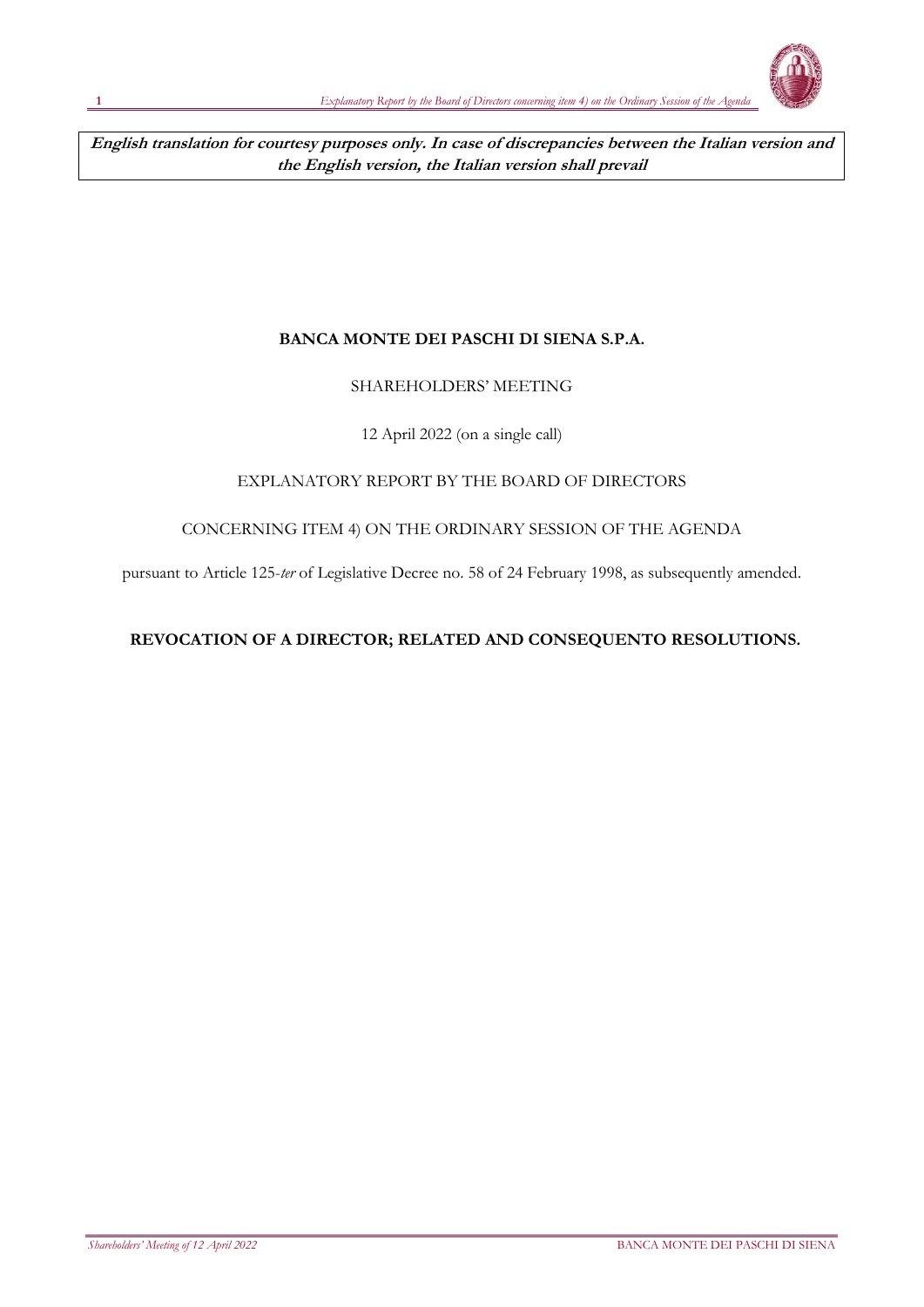

# **REPORT BY THE BOARD OF DIRECTORS PURSUANT TO ARTICLE 125-TER OF LEGISLATIVE DECREE NO. 58 OF 24 FEBRUARY 1998, AS SUBSEQUENTLY AMENDED.**

Dear Shareholders,

You have been called to this Shareholders' Meeting to resolve upon the following **item 4)** on the agenda of the Ordinary Session:

#### "**Revocation of a Director; related and consequent resolutions**"**.**

On 7 February 2022 the Board of Directors (hereinafter, the "**Board**") of Banca Monte dei Paschi di Siena S.p.A. (hereinafter, the "**Bank**" or "**BMPS**") unanimously resolved:

- ➢ the revocation, with immediate effect, of Mr. Guido Bastianini, as General Manager, Chief Executive Officer and Director in charge of the internal control and risk management system of BMPS, as well as the revocation of all related powers, while the latter remains in office as a member of the Board of the Bank;
- ➢ the replacement by co-optation, pursuant to article 2386 of the Italian Civil Code, with resolution approved by the Board of Statutory Auditors, of Mr. Luigi Lovaglio, following the resignation on 4 February 2022 of the Board member Mrs. Olga Cuccurullo, and his appointment as Chief Executive Officer and General Manager of the Bank.

The Board, taking into account the reasons underlying the revocation of the powers granted and the competence of the Shareholders' Meeting to revoke the Directors' appointment pursuant to article 2383, paragraph 3 of the Italian Civil Code, also reiterated in article 13, paragraph 3, letter b) of the By-Laws, included on the agenda of the Ordinary Session of the first useful Shareholders' Meeting, the revocation of Mr. Guido Bastianini, who is currently still in office as a member of the Board of Directors of the Bank, in order for the Shareholders' Meeting to evaluate and resolve on such matter.

A brief description is given below of some elements which negatively affected the necessary relationship of trust and cooperation between Mr. Guido Bastianini - Managing Director (hereinafter, also "**CEO**") and General Manager (hereinafter also "**GM**") of the Bank -, the Chairperson and the Board, as well as the effectiveness of the Board's work. Such elements, listed below in a non-exhaustive manner, formed the basis of the detailed considerations and in-depth assessments made by the Board, which also relied on the opinion of external lawyers, in order to take said Board's resolution of revocation:

 $\triangleright$  absence, in the various versions of the industrial plan presented by the CEO, of a clear and defined position regarding the alternative between the definition of a stand-alone industrial plan and a plan at the service of a structural operation, as resolved by the Board and as wished by all the Supervisory Authorities, as well as by the major Shareholder, with the consequent need to engage the Board in numerous meetings in order to constantly clarify the purposes of the industrial plan. All of the above combined with a non-proactive attitude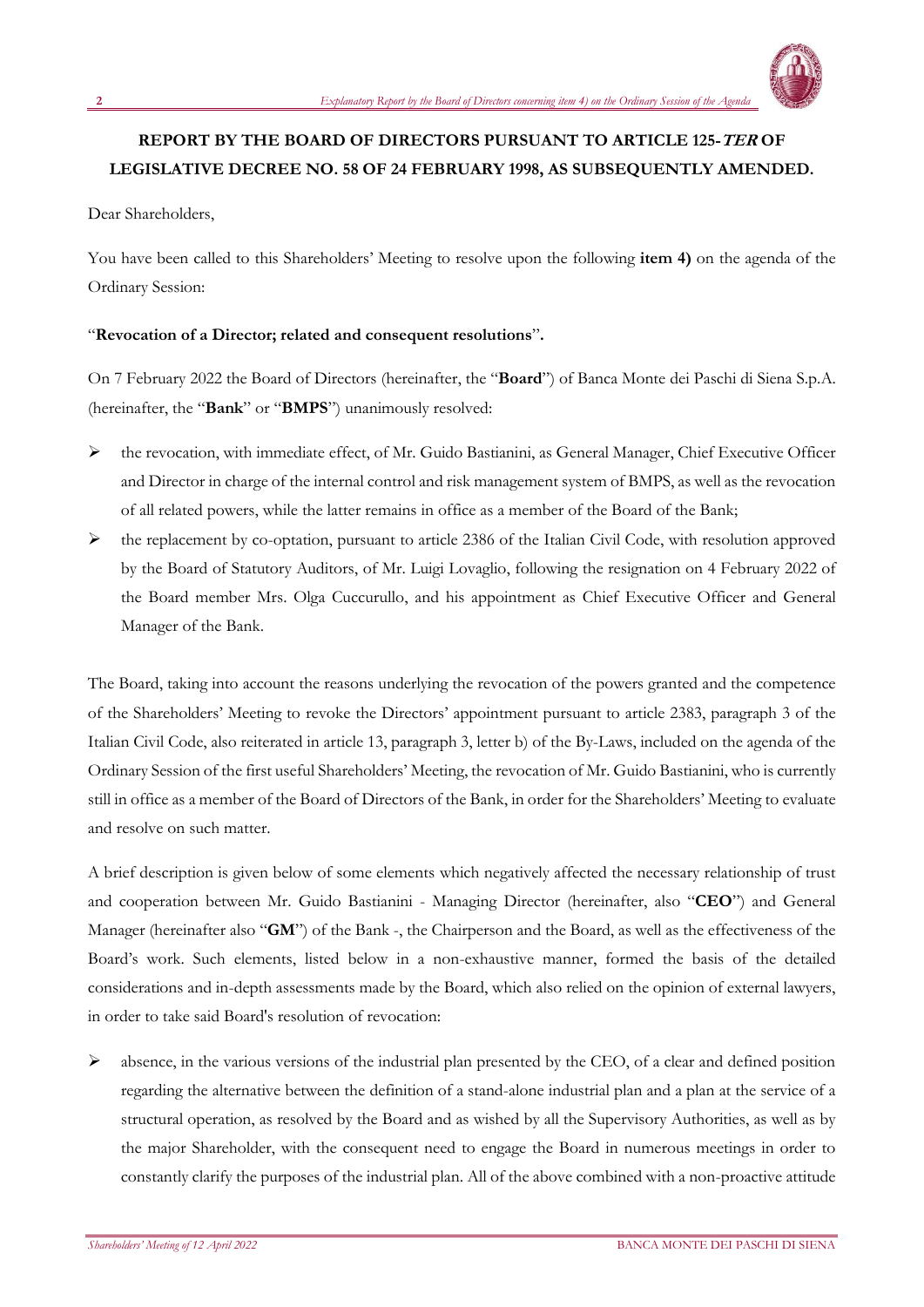

in identifying the structural path provided under the applicable law and regulations concerning the precautionary recapitalization from which the Bank benefited;

- ➢ absence of a clear and defined position on a few occasions culminated in abstention with respect to resolution proposals conveyed to the Board by the departments reporting to the CEO/GM, without expressing an opinion by the latter on certain particularly sensitive matters for the Bank; this circumstance forced the Board to act in the absence of a precise management line;
- $\triangleright$  misalignments in the execution of certain Board's resolutions to which Mr. Bastianini was delegated;
- ➢ shortcoming in the information provided and misunderstandings between the Board and Mr. Bastianini in relation to the parliamentary hearing of the latter, whose secrecy was not previously authorized by the Board; the Board was therefore not in the position to approve the text submitted to the Commission nor to know the text of the hearing;
- ➢ fluctuations in the numerical forecasts, also highlighted by the Supervisory Authority, in particular with respect to the data made available to the Board of Directors from time to time;
- $\triangleright$  lack of information towards the Board of Directors with regard to the meeting held in the second ten days of January between Mr. Bastianini and the major Shareholder, during which the prosecution of the mandate of the same CEO was under discussion;
- $\triangleright$  autonomous management of relations with the press (including institutional relations) carried out without the necessary and preparatory internal sharing, also with the competent structures of the Bank;
- ➢ critical aspects in the management of relations with key managerial figures, also characterized by a low level of transparency towards the Board and the internal committees;
- ➢ non-implementation of managerial changes (requested on several occasions) functional to the need to pursue a successful industrial plan;
- ➢ significant delay in formulating a proposal regarding succession plans, which was on several occasions requested by the Chairperson of the Appointments Committee.

In the framework of the complex context of reference, considering the above, also in light of the important issues to be dealt with by the Bank in the immediate future (starting with the envisaged capital strengthening transaction), the Board deemed non-delayable to change the leadership of the Bank, creating a managerial discontinuity and ensuring its shareholders and stakeholders a managerial contribution more suitable to the complexity and sensitivity of the situation. In this regard, it has been noted that no scenario has been autonomously presented, in view of the exit of the Ministry of Economy and Finance from the shareholding structure, a requirement which - as known derives from the regulatory framework relating to the precautionary recapitalization measures from which the Bank benefits.

In this context, also taking into account the structure of the envisaged capital increase of the Bank, it was deemed necessary for the institution to be led by a manager with appropriate recognition among investors, including international investors, who has the confidence of the Board of Directors and the major Shareholder, and will have a prominent role in the envisaged capital strengthening transaction.